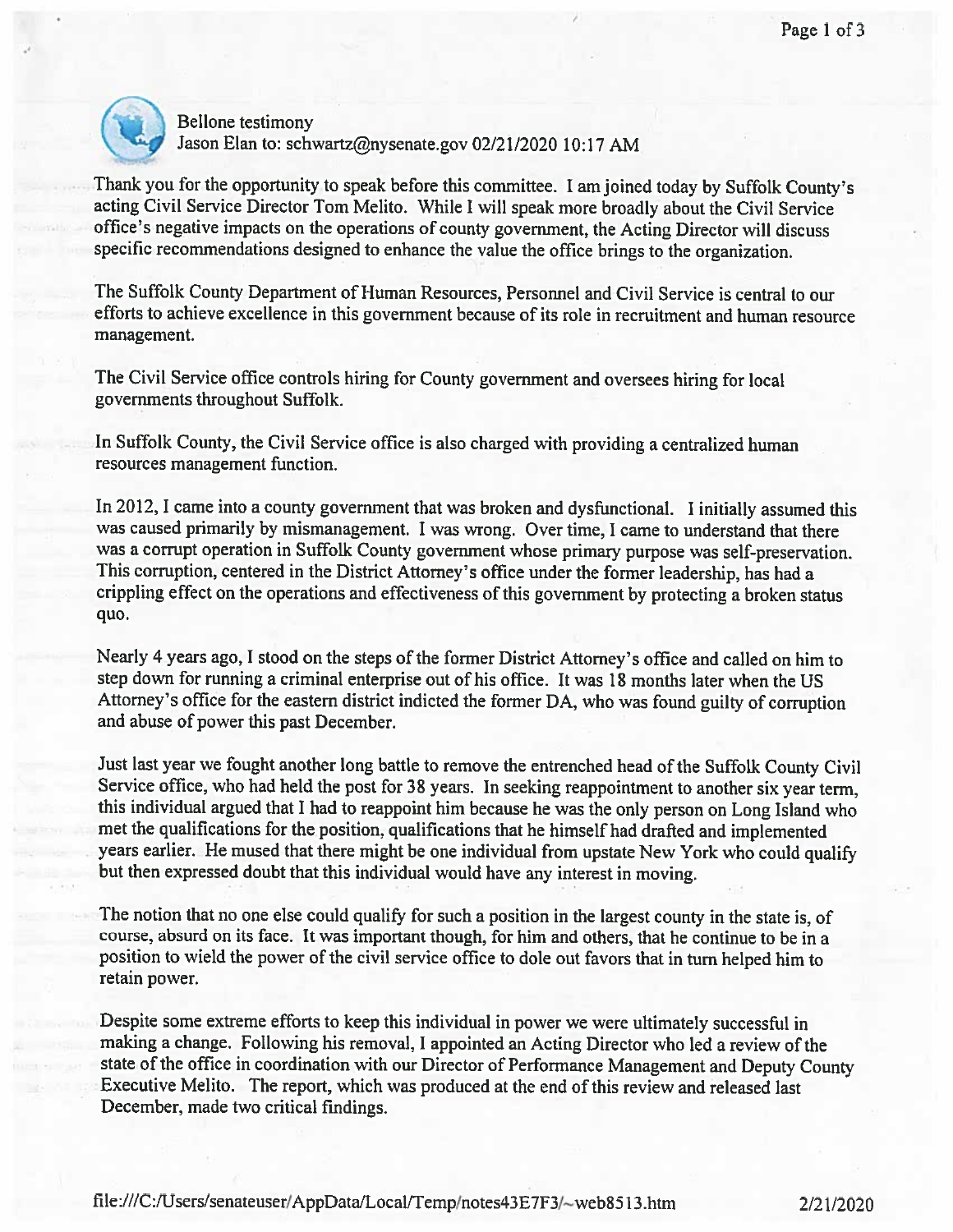First, it highlighted an almost complete lack of diversity in the office, with just one person of color among <sup>77</sup> employees within the Department. Second, the report cited the complete absence of critical Human Resource functions in direct violation of the county charter. <sup>A</sup> department that literally has the term Human Resources in its title had no HR Director.

This report, laid out in stark detail what had been clear to me for some time, that the Department of Civil Service must be reformed to enable us to attract, retain and empower talent in the workforce to create <sup>a</sup> culture of innovation and diversity that vill allow this government to reach its full potential.

As you are fully aware, this is not an academic exercise. Everything that we do in this government has <sup>a</sup> real impact on the lives of the 1.5 million residents in Suffolk County. To the extent then that this government or any government is not operating as effectively and efficiently as possible we are causing real harm and damage to the people and communities that we serve.

Because of the culture of corruption that we have confronted and the battles we have won, we now have the ability to accelerate reform in this government but the task ahead is enormous. We are just now in <sup>a</sup> position to implement basic <sup>p</sup>illars that are necessary for any large organization to operate effectively.

We have more than 500 data systems that do not communicate with each other.

We have no centralized human resources function to help identify and nurture talent within the organization and to create accountability structures to help enhance performance.

There is no centralized training unit or division that can work with departments and employees to advance their skills increasing the proficiency and versatility of the organization.

We lack basic systems in this government like <sup>a</sup> modem payroll system or procurement system.

All of these deficiencies directly relate to and have been impacted by the failures of the civil service office and its leadership.

Let me cite just one example. It took nearly two years - two years - for my administration to convince the civil service office that we needed new titles to bring in the specific talent necessary to transform our IT infrastructure to help create accountability and transparency within the government. After securing the titles the first person we hired to help lead this IT transformation was eventually forced out of the title because she wasn't "reachable" on the written exam that she was required to take. In other words, she didn't score in the top <sup>3</sup> on an exam that is not an effective measure of who has the right combination of skills and qualities to do the job. So we went back to Civil Service to pus<sup>h</sup> for this title to allow for a "time and experience" exam to provide slightly more flexibility in identifying the talent necessary to do this critical work. Since my re-election this last November, we have been recruiting talented individuals to fill these titles and do this essential work but we still face Civil Service challenges with respect to these titles. The result of all this has been more delays preventing this government from implementing critical reforms and improvements.

<sup>I</sup> cannot emphasize enoug<sup>h</sup> the import of the civil service office on the operations of government. Reform is essential and we are doing this on the local level but we cannot do this alone. We need our partners in the State Legislature to review civil-service laws and regulations to identify those that inhibit effective organization management and to work with us to create positive change.

file:///CiUsers!senateuser/AppDatafLocal/Temp/notes43E7F3/—web85 <sup>1</sup> 3.htm 2/21/2020